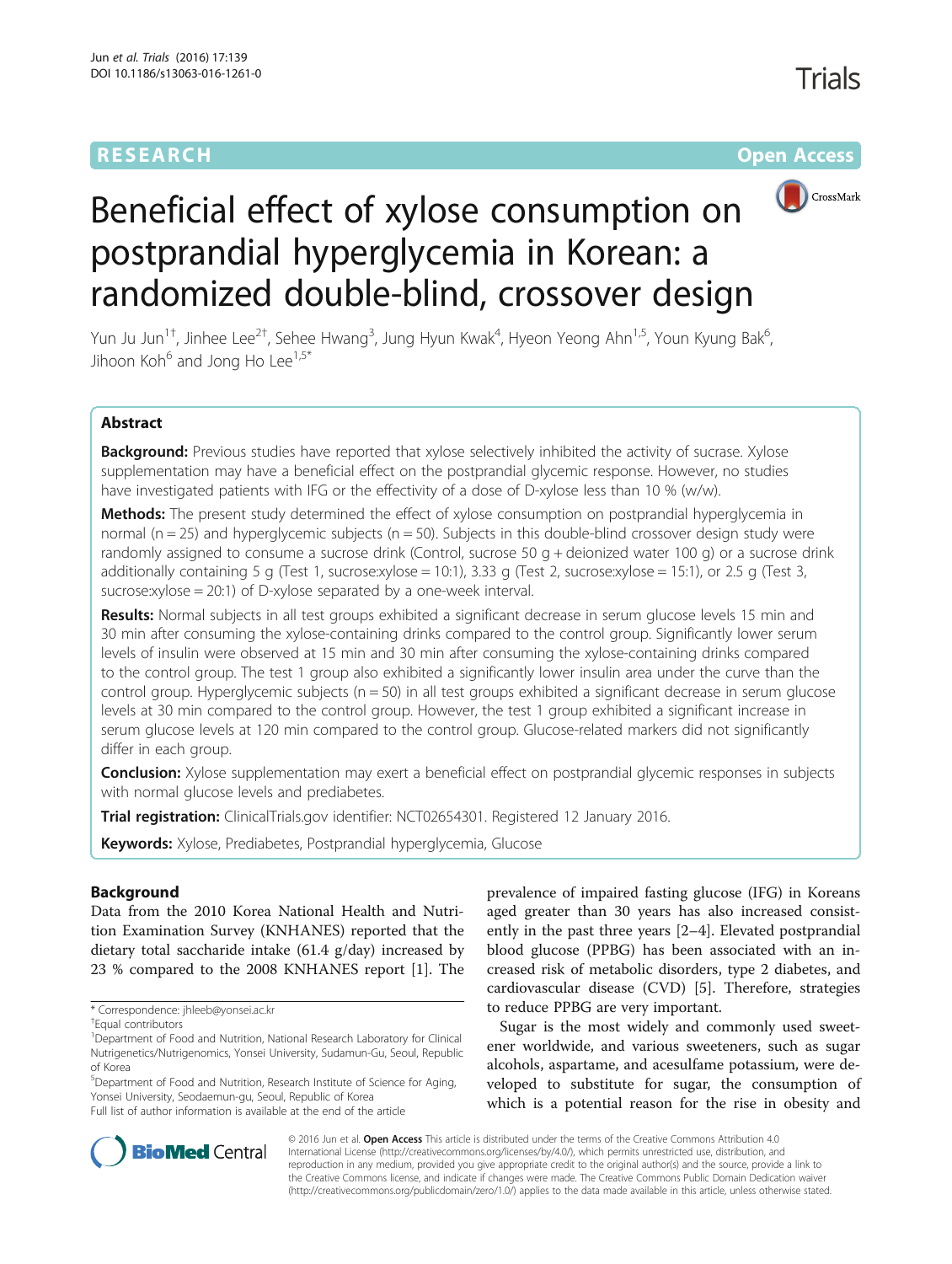diabetes rates [[6\]](#page-7-0). However, sugar alcohols cause cramping, bloating, and diarrhea in excessive amounts [\[7\]](#page-7-0), and aspartame may be harmful to patients with phenylketonuria because of the generation of phenylalanine after consumption [[8\]](#page-7-0). Therefore, these alternative sweeteners are limited as sugar substitutes.

Sucrase hydrolyzes sugar (sucrose) to glucose and fructose, which are rapidly absorbed into the blood via facilitated diffusion and active transport. Glucose absorption into the blood promotes insulin secretion, which promotes blood glucose migration into cells, generates energy, or promotes storage in the liver and muscle as glycogen [[9\]](#page-7-0). However, the increase in blood glucose by sugar intake may burden the pancreas of subjects with IFG, and the consequent pancreatic damage reduces insulin secretion [[10](#page-7-0)].

Xylose is a naturally occurring monosaccharide that is primarily found in wood, and D-xylose selectively inhibits sucrase activity. Therefore, D-xylose could prevent the rise in blood glucose and insulin, which would also decrease the burden on the pancreas [[11](#page-7-0)].

Asano et al. reported that the consumption of a sucrose drink containing 10 % (w/w) D-xylose suppressed the rapid elevation of blood glucose and insulin in mice [[12\]](#page-7-0). A sucrose drink containing 10 % (w/w) D-xylose also reduced the glycemic index (GI) by 21.4 % and insulin secretion by 21.3 % in healthy individuals [[13\]](#page-7-0).

However, no studies investigated subjects with IFG and the effectivity of a dose of D-xylose less than 10 %  $(w/w)$ . The current study assesses the acute effect of xylose on postprandial glycemia in subjects with normal glucose levels or prediabetics who consumed sucrose drinks that contained 5 g (Test 1; sucrose:xylose = 10:1), 3.33 g (Test 2; sucrose:xylose = 15:1), or 2.5 g (Test 3; sucrose: $xy$ lose = 20:1) of D- $xy$ lose with a one-week separation interval.

## Methods

## Study subjects

We posted advertisements in the local newspaper to recruit study subjects, and all clinical tests were conducted in the Clinical Nutrition Research Laboratory at Yonsei University. All study subjects aged 20 to 70 years were classified into two groups, normal and IFG, based on serum glucose levels. Subjects were excluded for the following reasons: 1) history of taking insulin injections or oral hypoglycemic agents, 2) evidence of alcohol abuse or alcoholism, 3) pregnant or breastfeeding, 4) chronic gastrointestinal disorder, 5) seriously abnormal liver or renal function, or 6) an occupation at risk of death when hypoglycemia occurs. A fasting serum glucose level between 100 and 125 mg/dL was defined as IFG. Subjects with fasting glucose levels over 126 mg/dL were newly diagnosed with type 2 diabetes. The Institutional Review

Board of Yonsei University approved this study (IRB 163–02), and all participants provided written informed consent. A total of 80 subjects were initially enrolled. Two participants dropped out of the study for personal reasons, and three participants discontinued the study because they were terrified during blood collection. A final total of 25 normal subjects and 50 hyperglycemic subjects were analyzed in this study.

## Study design

We adopted a randomized double-blind, crossover design to determine an effective proportion of D-xylose. All study subjects were randomly assigned using the random assignment table: for the consumption order of four drinks provided by CJ Cheiljedang Co., Ltd. (Guro-Gu, Seoul). The experimental drinks were indistinguishable from each other and included: 1) Control (sucrose 50 g + deionized water 100 g), 2) Test 1 (sucrose:xylose = 10:1, sucrose 50  $g + xy$ lose 5  $g +$  deionized water 95 g), 3) Test 2 (sucrose:xylose = 15:1, sucrose 50  $g + xy$ lose 3.33  $g +$  deionized water 96.67 g), and 4) Test 3 (sucrose:xylose = 20:1, sucrose 50  $g + xy$ lose 2.5  $g + de$ ionized water 97.5 g).

Subjects visited the Clinical Nutrition Research Laboratory at Yonsei University for 4–5 weeks and randomly ingested the four test drinks (Control, Test 1, Test 2, and Test 3) with a one-week interval to avoid a carryover effect, which is the persistence and influence of the previous treatment on the following treatment in a crossover design trial [\[14](#page-7-0)]. We also asked the subjects to maintain their usual diet and physical activity until the end of the study.

## Anthropometric parameters, blood pressure measurement, and blood collection

The body weight of barefoot subjects was measured on the morning of each visit to obtain the body mass index (BMI,  $\text{kg/m}^2$ ), which was calculated as body weight (kg) divided by height squared  $(m^2)$ . Body fat (%) was determined using a bioelectrical impedance analyzer (InnerScan BC-533, Tanita, Japan), and lean body mass (kg) was calculated using weight (kg) and body fat (%). We also measured waist circumference at the umbilical region and hip circumference at the protruding part of the hip in standing subjects.

Blood pressure (BP) was measured twice in the upper arm after a 5-min rest using a non-invasive blood pressure monitor (EASY X 800, Jawon Medical, Republic of Korea). The average of two BP measurements was recorded. BP was measured a third time when the difference between the two BP measurements was greater than 10 mmHg.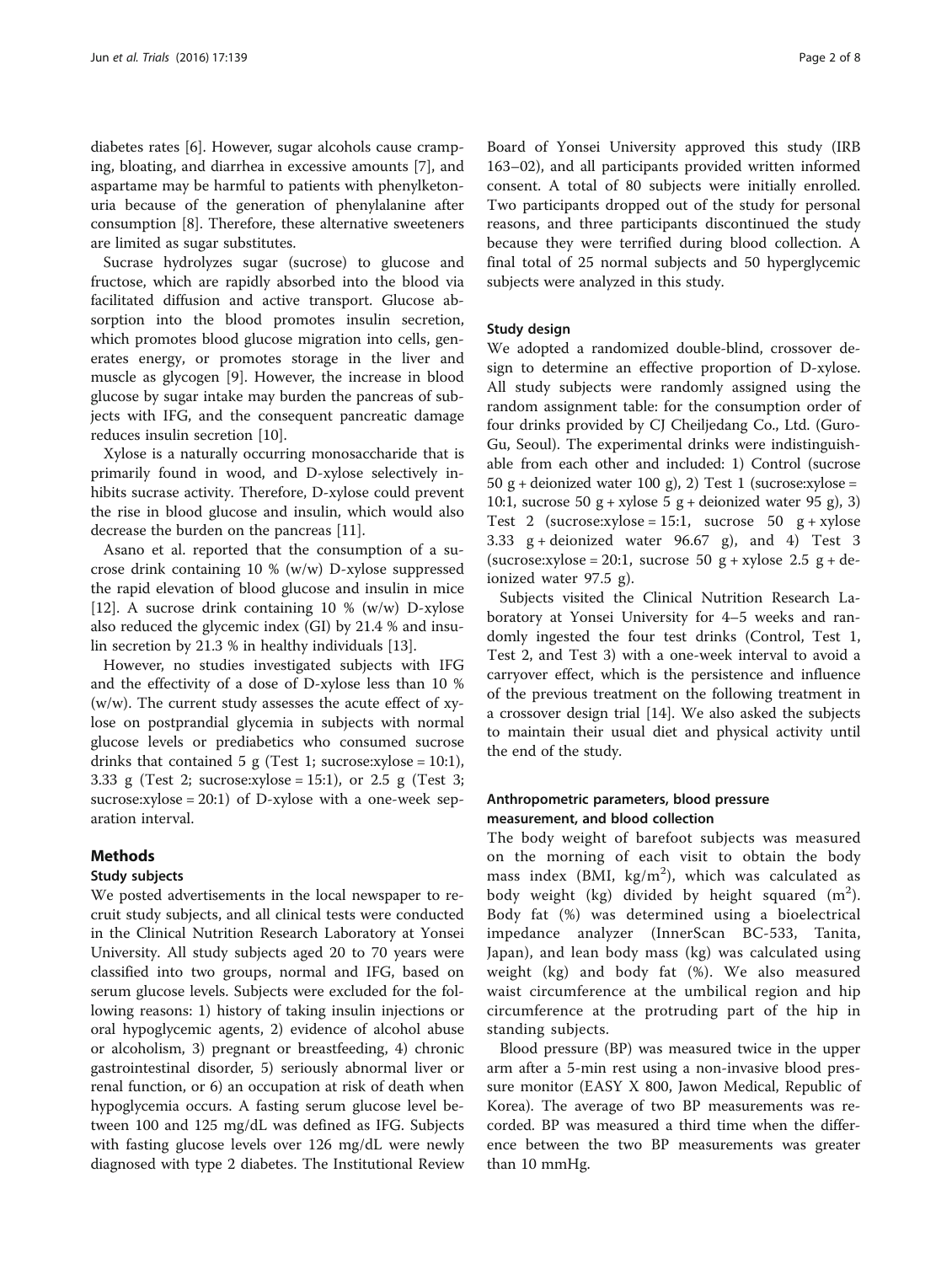Venous blood specimens were collected in EDTAtreated and plain tubes at five time points: after fasting for 12 h, and 15, 30, 60, and 120 min after the consumption of each test drink. All blood samples were centrifuged to obtain plasma and sera, which were stored in a −70 °C deep freezer until analysis.

#### Assessments of dietary intake and physical activity

We investigated subjects' usual food intake using a 24-h recall method and semi-quantitative food frequency questionnaire (semi-FFQ) during their first visit and instructed participants not to change their usual diet and level of physical activity to avoid any effects on their health and biochemical parameters.

Total calorie intake (TCI, kcal/day), the percentage of calories from carbohydrates, protein, and fat, and the amount of cholesterol in their diet (mg/day) were evaluated using the Computer-Aided Nutritional analysis program (CAN-pro 3.0, Korean Nutrition Society, Korea). Total energy expenditure (TEE, kcal/day) was calculated from the basal metabolic rate (BMR), the 24-h physical activity [[15](#page-7-0)], and the thermic effect of food (TEF). The BMR of each subject was calculated using the Harris– Benedict equation [\[16](#page-7-0)].

## Fasting and postprandial glucose, insulin, C-peptide, and FFA concentrations

Venous blood was drawn after a 12-h fast and 15, 30, 60, and 120 min after the consumption of test drinks. The hexokinase method colorimetrically measured NADP to determine fasting and postprandial glucose concentrations in sera using a clinical chemistry analyzer (Hitachi 7600 Autoanalyzer, Hitachi Ltd., Japan). Serum insulin and C-peptide levels were analyzed using commercially available radioimmunoassay (RIA) kits and a gamma counter (Cobra Quantum 5002, Hewlett-Packard, USA). Free fatty acids (FFAs) were measured using an enzymatic method involving acyl-CoA synthetase (ACS) and acyl-CoA oxidase (ACOD).

#### Serum lipid profiles and apolipoproteins A-I and B

Fasting triglyceride and total cholesterol concentrations (mg/dL) in sera were measured using enzymatic methods in a clinical chemistry analyzer (Hitachi 7600 Autoanalyzer, Hitachi Ltd., Japan). High-density lipoprotein (HDL) cholesterol (mg/dL) was analyzed in the supernatant using selective inhibition methods after combination with chylomicrons. Low-density lipoprotein (LDL) and very lowdensity lipoprotein (VLDL) were combined with surfactants. Low-density lipoprotein (LDL) cholesterol (mg/dL) was estimated indirectly using the Friedewald formula. Immunoturbidimetric methods were used to determine serum apolipoproteins A-I and B (mg/dL) using a chemical analyzer (Cobas Integra 400, Roche, Switzerland).

#### Safety parameters

The International Federation of Clinical Chemistry (IFCC) recommends the measurement of serum glutamic oxaloacetic transaminase (sGOT or AST) and glutamic pyruvic transaminase (sGPT or ALT) using a kinetic UV method and commercial kits (Roche, Germany) on a chemical analyzer (Hitachi 7600 Autoanalyzer, Hitachi Ltd., Japan). A kinetic UV assay and a colorimetric method, specifically the Jaffe reaction, were used to measure serum creatinine and blood urea nitrogen (BUN), respectively.

A complete blood count (CBC) of white blood cells ( $10^3/\text{mm}^3$ ), red blood cells ( $10^6/\text{mm}^3$ ), hemoglobin (g/ dL), hematocrit (%), and platelets  $(10^3/\text{mm}^3)$  was performed using a hematology analyzer (ABX Micros ES 60, HORIBA ABX Diagnostics, Inc., France).

#### Statistical methods

Statistical analyses were performed using SPSS version 18.0 for Windows (Statistical Package for Social Science, SPSS Inc., USA). Each variable was examined for normal distribution, and significantly skewed variables underwent log transformation. The mean values of untransformed variables are presented for descriptive purposes. Baseline characteristics and comparisons between the normal and hyperglycemic groups were evaluated using Student's *t*-test for continuous variables. Glucose, insulin, and C-peptide areas under the curve (AUCs) were calculated after subtraction of the baseline value from each subsequent measurement using the trapezoidal method [[17\]](#page-7-0). Comparisons between the consumption of the control drink (sucrose 50  $g$  + deionized water 100 g) and each test drink (Test 1: sucrose:xylose = 10:1, Test 2: sucrose:xylose =  $15:1$ , Test 3: sucrose:xylose =  $20:1$ ) were evaluated using one-way analysis of variance (ANOVA) and Bonferroni methods at each time point. Only results from participants who completed the intervention program were analyzed. The results are expressed as the means ± standard error of the mean (SEM). We considered results with a  $p$ -value < 0.05 as statistically significant and results with a  $p$ -value < 0.1 to exhibit a tendency toward significance.

#### Results

#### Characteristics of normal and prediabetic subjects

Table [1](#page-3-0) shows the general characteristics of the study subjects. Hyperglycemic subjects were older  $(p < 0.001)$ and had higher concentrations of triglycerides and Apo B than normal subjects. Normal subjects exhibited a higher TEE (kcal/d) than hyperglycemic subjects. There were no significant differences between the two groups in baseline characteristics, such as BMI, body fat, blood pressure, HDL cholesterol, LDL cholesterol, Apo A-I,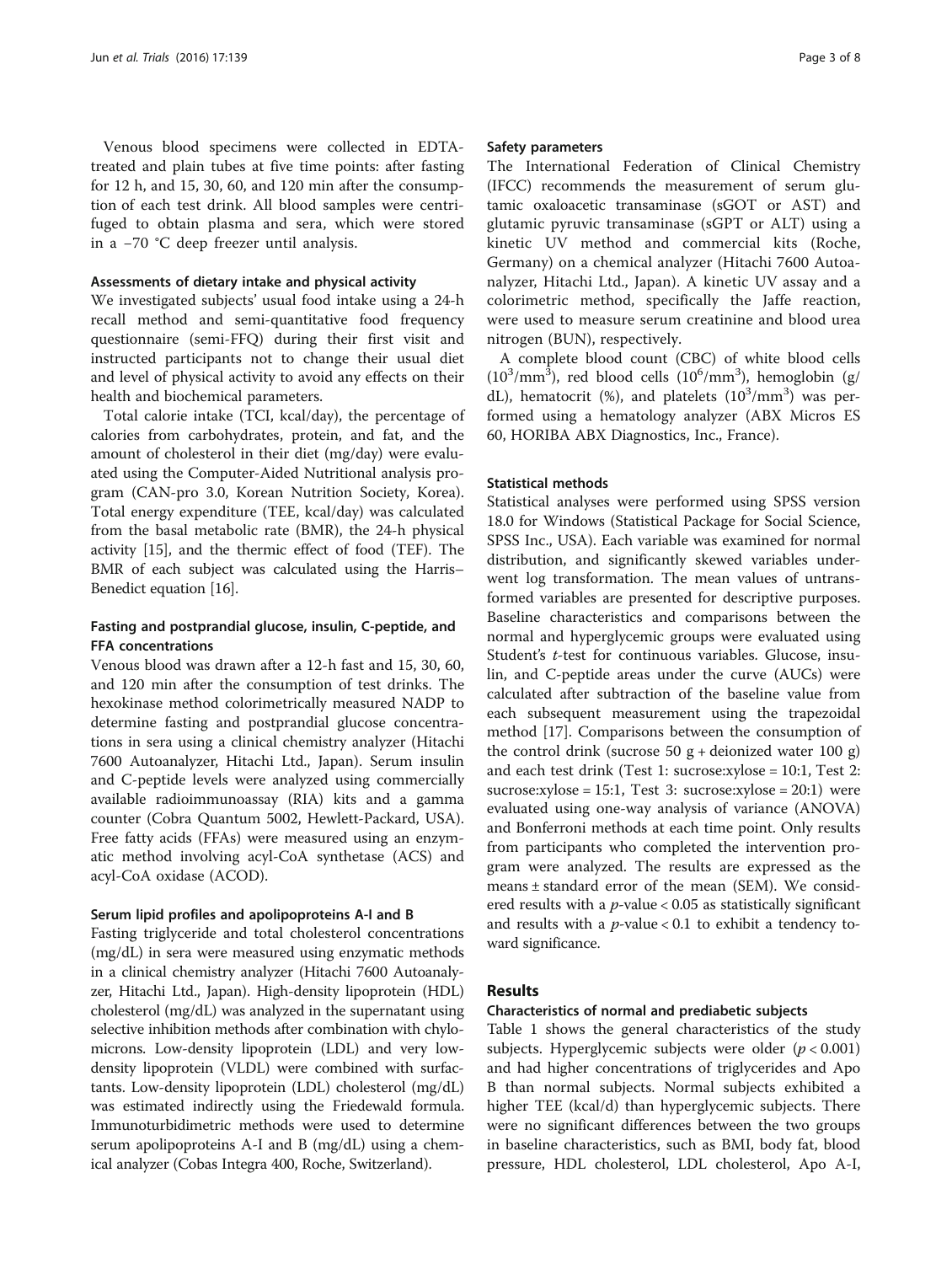<span id="page-3-0"></span>Table 1 Characteristics of study participants

|                                             | Normal subjects<br>$(n = 25)$ | Hyperglycemic subjects<br>$(n = 50)$ | $p$ -value |
|---------------------------------------------|-------------------------------|--------------------------------------|------------|
| n (male/female)                             | (13/12)                       | (35/15)                              |            |
| Age (years)                                 | $28.2 \pm 1.12$               | $50.1 \pm 1.80$                      | < 0.0001   |
| Weight (kg)                                 | $69.5 \pm 2.83$               | $67.7 \pm 1.48$                      | 0.053      |
| BMI ( $kg/m2$ )                             | $23.8 \pm 0.72$               | $24.4 \pm 0.46$                      | 0.453      |
| Body fat (%) <sup>a</sup>                   | $25.1 \pm 1.24$               | $25.0 \pm 1.07$                      | 0.742      |
| Lean body mass (kg) <sup>a</sup>            | $52.1 \pm 2.29$               | $50.6 \pm 1.18$                      | 0.672      |
| Blood pressure (mmHg)                       |                               |                                      |            |
| Systolic BP                                 | $119.2 \pm 3.45$              | $122.0 \pm 2.08$                     | 0.470      |
| Diastolic BP <sup>a</sup>                   | $72.1 \pm 2.38$               | $74.4 \pm 1.42$                      | 0.315      |
| Lipids parameters                           |                               |                                      |            |
| TG $(mq/dL)^a$                              | $92.3 \pm 8.95$               | $133.1 \pm 11.58$                    | 0.010      |
| T chol (mg/dL)                              | $182.8 \pm 6.32$              | $196.4 \pm 4.33$                     | 0.077      |
| HDL chol (mg/dL)                            | $57.4 \pm 1.91$               | $53.5 \pm 1.43$                      | 0.108      |
| LDL chol (mg/dL)                            | $106.9 \pm 5.26$              | $116.5 \pm 3.92$                     | 0.155      |
| Apo A-I (mg/dL)                             | $156.1 \pm 3.52$              | $149.7 \pm 3.03$                     | 0.204      |
| Apo $B$ (mg/dL) <sup>a</sup>                | $90.5 \pm 5.12$               | $105.5 \pm 3.19$                     | 0.014      |
| Dietary intake and total energy expenditure |                               |                                      |            |
| TEE (kcal/d)                                | $2437 \pm 70.8$               | $2281 \pm 37.5$                      | 0.036      |
| TCI (kcal/d)                                | $2315 \pm 70.7$               | $2272 \pm 36.5$                      | 0.547      |
| Carbohydrate (%)                            | $61.7 \pm 0.16$               | $61.6 \pm 0.11$                      | 0.558      |
| Protein (%)                                 | $15.9 \pm 0.08$               | $15.9 \pm 0.05$                      | 0.697      |
| Fat (%)                                     | $23.1 \pm 0.20$               | $23.0 \pm 0.15$                      | 0.812      |
| Cholesterol (mg)                            | $188 \pm 0.50$                | $186 \pm 0.70$                       | 0.130      |

Mean ± SEM

<sup>a</sup> Analyzed after log transformation; tested by Student t-test

total energy intake, and the percent energy intake from carbohydrate, protein, and fat.

## Effects of xylose consumption on postprandial glucose metabolism in normal subjects

Normal subjects  $(n = 25)$  in all test groups exhibited a significant decrease in serum glucose levels at 15 min (Test 1: 102.3 ± 2.39, Test 2: 104.1 ± 2.76, Test 3: 107.3 ± 2.81 versus Control:  $120.8 \pm 3.42$  mg/dL) and 30 min (Test 1: 113.8 ± 2.40, Test 2: 116.5 ± 2.84, Test 3: 118.2 ± 3.37 versus Control:  $132.8 \pm 3.74$  mg/dL) than the control group (Fig. 1). However, normal subjects exhibited a significant increase in serum glucose levels in all test groups at 120 min compared to the control group. All test groups also exhibited significantly lower serum levels of insulin at 15 min (Test 1:  $28.3 \pm 5.19$ , Test 2: 24.8 ± 3.47, Test 3: 31.4 ± 4.05 versus Control: 56.6 ± 7.18 uIU/mL) and 30 min (Test 1: 30.4 ± 3.63, Test 2: 31.0 ± 3.59, Test 3: 35.9 ± 4.66 versus Control: 55.0 ± 5.21 uIU/ mL) than the control group (Table [2](#page-4-0)). The Test 1 group exhibited significantly lower insulin AUC (Test 1:  $46.2 \pm$ 5.32 versus Control:  $55.0 \pm 5.21$  uIU/mLxhr). We found

significantly lower serum levels of C-peptide at 15 min (Test 1: 3.20 ± 0.31, Test 2: 3.26 ± 0.23 versus Control:  $4.67 \pm 0.39$  ng/dL) and 30 min (Test 1:  $4.41 \pm 0.31$  versus Control:  $6.01 \pm 0.36$  ng/dL) in the test groups compared to the control group.

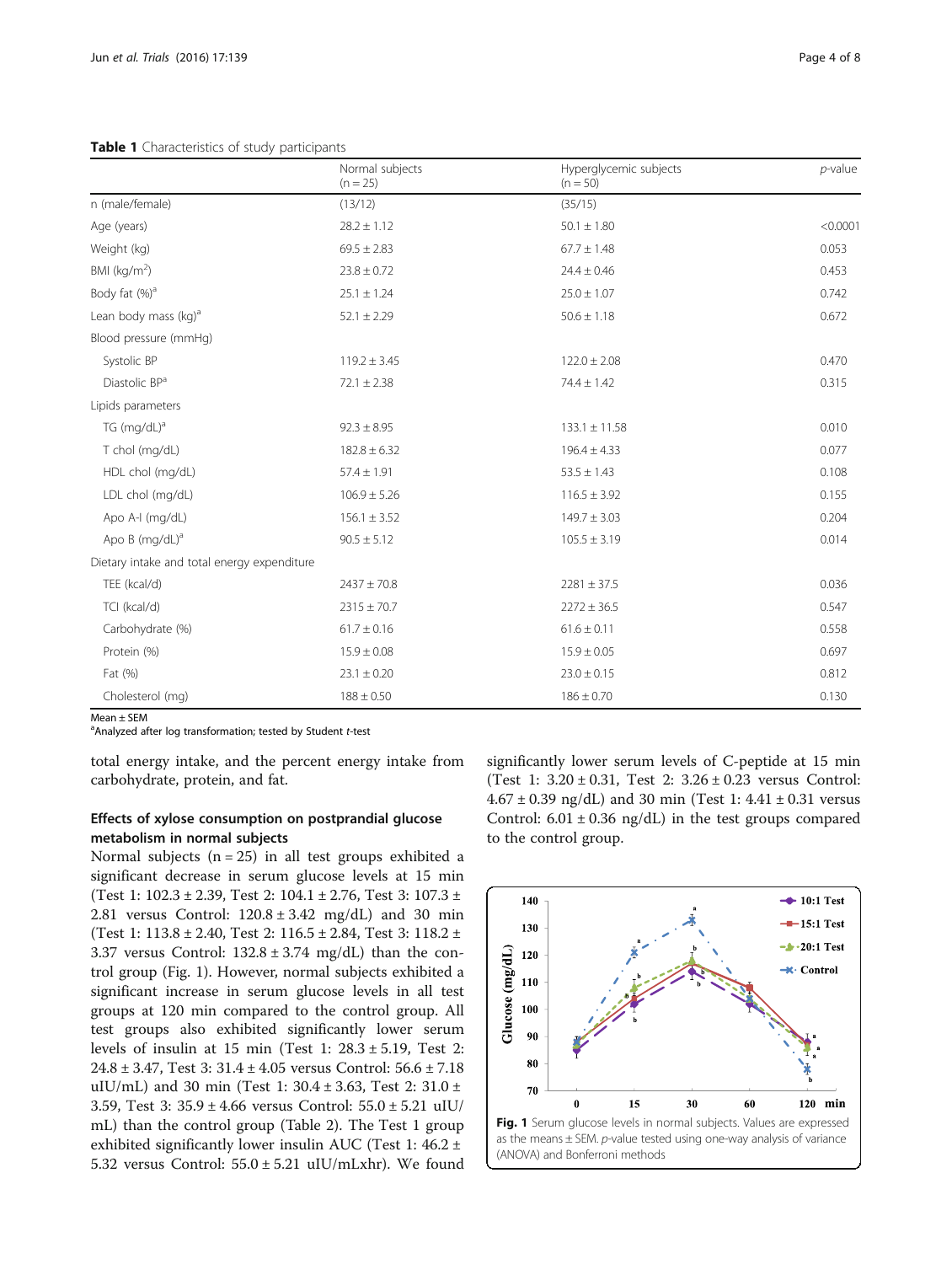<span id="page-4-0"></span>

|                                       |                   | Normal subjects ( $n = 25$ ) |                              |                         |                         |
|---------------------------------------|-------------------|------------------------------|------------------------------|-------------------------|-------------------------|
|                                       |                   | TEST (10:1)                  | TEST (15:1)                  | TEST (20:1)             | Control                 |
| Insulin <sup>a</sup>                  | $0 \text{ min}$   | $10.6 \pm 0.98$              | $9.8 \pm 0.85$               | $9.8 \pm 0.71$          | $9.3 \pm 0.62$          |
| ulU/mL                                | $15 \text{ min}$  | $28.3 \pm 5.19^c$            | $24.8 \pm 3.47^{\circ}$      | $31.4 \pm 4.05^{\circ}$ | $56.6 \pm 7.18^b$       |
|                                       | 30 min            | $30.4 \pm 3.63^c$            | $31.0 \pm 3.59$ <sup>c</sup> | $35.9 \pm 4.66^{\circ}$ | $55.0 \pm 5.21^{\rm b}$ |
|                                       | 60 min            | $25.8 \pm 2.93$              | $29.1 \pm 2.35$              | $24.9 \pm 2.54$         | $29.0 \pm 3.05$         |
|                                       | $120$ min         | $14.0 \pm 1.95^{\rm b}$      | $12.0 \pm 1.14$              | $12.3 \pm 1.04$         | $9.4 \pm 0.84^c$        |
| Insulin AUC <sup>a</sup> (ulU/mLxhr)  |                   | $46.2 \pm 5.32^c$            | $46.8 \pm 3.50$              | $47.4 \pm 3.77$         | $62.4 \pm 4.91^{\rm b}$ |
| C-peptide <sup>a</sup>                | $0 \text{ min}$   | $1.89 \pm 0.17$              | $1.92 \pm 0.16$              | $1.82 \pm 0.15$         | $1.92 \pm 0.14$         |
| (ng/mLxhr)                            | $15 \text{ min}$  | $3.20 \pm 0.31$ <sup>c</sup> | $3.26 \pm 0.23$ <sup>c</sup> | $3.44 \pm 0.26$         | $4.67 \pm 0.39^{\rm b}$ |
|                                       | 30 min            | $4.41 \pm 0.31$ <sup>c</sup> | $4.62 \pm 0.32$              | $4.82 \pm 0.42$         | $6.01 \pm 0.36^{\rm b}$ |
|                                       | 60 min            | $5.15 \pm 0.31$              | $5.36 \pm 0.31$              | $4.98 \pm 0.28$         | $5.70 \pm 0.33$         |
|                                       | $120 \text{ min}$ | $3.62 \pm 0.22^b$            | $3.49 \pm 0.24^b$            | $3.20 \pm 0.21$         | $2.69 \pm 0.19^c$       |
| C-peptide AUC <sup>a</sup> (ng/mLxhr) |                   | $8.36 \pm 0.48$              | $8.55 \pm 0.47$              | $8.23 \pm 0.47$         | $9.28 \pm 0.50$         |

 $Mean \pm SEM$ .  $b$ ,  $c$ Tested by ANOVA (Bonferroni)

Analyzed after log transformation

## Comparisons of changes in serum glucose, insulin, and Cpeptide levels in normal subjects

All test groups exhibited significantly lower changes in serum glucose levels at 15–0 (Test 1: 17.4 ± 2.28, Test 2: 16.4 ± 2.23, Test 3:  $20.5 \pm 2.75$  versus Control:  $32.9 \pm$ 3.24 mg/dL) and 30–0 (Test 1: 28.9 ± 2.07, Test 2: 28.8 ± 2.58, Test 3: 31.0 ± 3.03 versus Control: 44.9 ± 3.02 mg/ dL) compared to the control group (Fig. 2). We also found significantly lower changes in serum insulin and Cpeptide levels at 15–0 and 30–0 compared to the control group (data not shown).

## Effects of xylose consumption on postprandial glucose metabolism in hyperglycemic subjects

Hyperglycemic subjects ( $n = 50$ ) in the test groups exhibited a significant decrease in serum glucose levels at 30 min (Test 1: 149.6 ± 3.44, Test 2: 152.5 ± 3.56, Test 3: 158.8 ± 3.99 versus Control: 176.4 ± 5.18 mg/dL) compared to the control group (Fig. 3). However, the Test 1 group exhibited a significant increase in serum glucose levels at 120 min compared to the control group. The glucose-related markers did not significantly differ between groups (Table [3\)](#page-5-0).

## Comparisons of changes in serum glucose, insulin, and C-peptide levels in hyperglycemic subjects

The test 1 group exhibited a significantly lower change in serum glucose levels at  $15-0$  (Test 1:  $17.3 \pm 2.11$  versus Control:  $27.4 \pm 2.79$  mg/dL), and all test groups exhibited significantly lower changes in serum glucose levels at 30–0 (Test 1: 39.4 ± 2.47, Test 2: 44.8 ± 2.48, Test 3:  $47.5 \pm 2.55$  versus Control:  $66.5 \pm 4.05$  mg/dL)



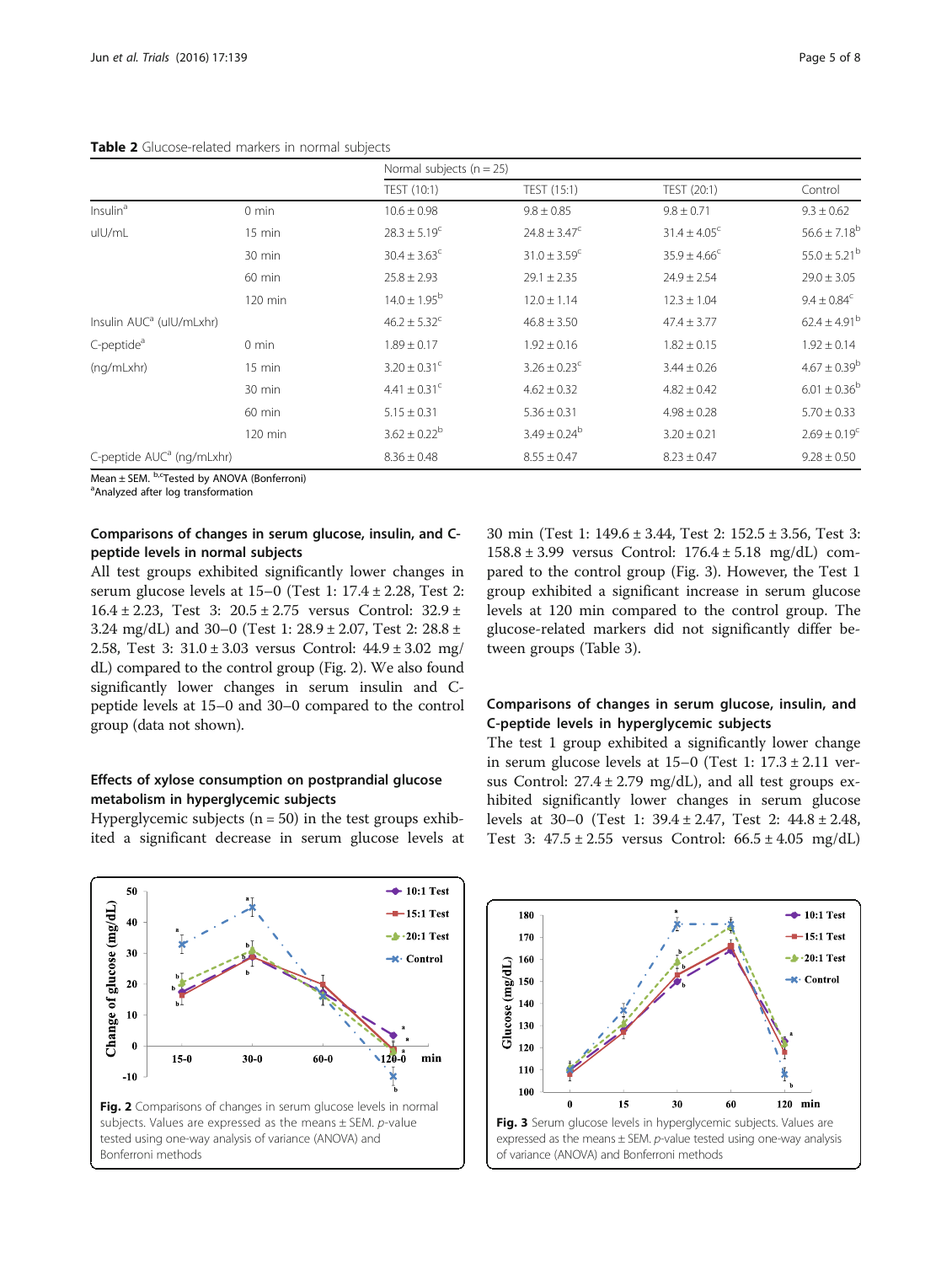|                                       |                   | Hyperglycemic subjects $(n = 50)$ |                 |                  |                  |
|---------------------------------------|-------------------|-----------------------------------|-----------------|------------------|------------------|
|                                       |                   | TEST (10:1)                       | TEST (15:1)     | TEST (20:1)      | Control          |
| insulin <sup>a</sup>                  | $0 \text{ min}$   | $10.0 \pm 0.77$                   | $10.4 \pm 1.13$ | $10.9 \pm 1.39$  | $9.5 \pm 0.57$   |
| ulU/mL                                | $15 \text{ min}$  | $15.2 \pm 1.41$                   | $16.4 \pm 1.57$ | $17.5 \pm 1.95$  | $21.6 \pm 1.75$  |
|                                       | 30 min            | $24.5 \pm 2.31$                   | $24.6 \pm 2.72$ | $25.2 \pm 2.48$  | $33.3 \pm 3.19$  |
|                                       | 60 min            | $30.8 \pm 2.80$                   | $29.5 \pm 3.41$ | $33.7 \pm 3.74$  | $35.7 \pm 4.46$  |
|                                       | $120 \text{ min}$ | $19.7 \pm 3.59$                   | $20.2 \pm 3.48$ | $21.7 \pm 4.36$  | $16.1 \pm 2.74$  |
| insulin AUC <sup>a</sup> (ulU/mLxhr)  |                   | $47.2 \pm 4.69$                   | $46.9 \pm 5.34$ | $51.8 \pm 6.24$  | $53.9 \pm 5.58$  |
| C-peptide <sup>a</sup>                | $0 \text{ min}$   | $2.43 \pm 0.13$                   | $2.40 \pm 0.14$ | $2.53 \pm 0.16$  | $2.42 \pm 0.12$  |
| (ng/mLxhr                             | $15 \text{ min}$  | $3.12 \pm 0.14$                   | $3.21 \pm 0.14$ | $3.39 \pm 0.17$  | $3.72 \pm 0.19$  |
|                                       | 30 min            | $4.30 \pm 0.22$                   | $4.31 \pm 0.23$ | $4.52 \pm 0.20$  | $5.15 \pm 0.27$  |
|                                       | 60 min            | $5.87 \pm 0.27$                   | $5.89 \pm 0.30$ | $6.37 \pm 0.29$  | $6.51 \pm 0.39$  |
|                                       | $120 \text{ min}$ | $5.32 \pm 0.31$                   | $5.48 \pm 0.31$ | $5.66 \pm 0.32$  | $4.78 \pm 0.31$  |
| C-peptide AUC <sup>a</sup> (ng/mLxhr) |                   | $9.76 \pm 0.44$                   | $9.87 \pm 0.46$ | $10.46 \pm 0.46$ | $10.44 \pm 0.53$ |

#### <span id="page-5-0"></span>Table 3 Glucose-related markers in hyperglycemic subjects

Mean ± SEM. Tested by ANOVA (Bonferroni)

<sup>a</sup>Analyzed after log transformation

than the control group (Fig. 4). We also found significantly lower changes in serum insulin and C-peptide levels at 15–0 and 30–0 compared to the control group (data not shown).

#### Safety parameters of normal and prediabetic subjects

Table 4 shows the safety parameters of study subjects. Hyperglycemic subjects exhibited higher concentrations of GOT and GPT than normal subjects. However, these concentrations were within normal ranges.

## Discussion

The present study determined the effects of xylose supplementation on postprandial glycemic responses in normal and hyperglycemic subjects. We investigated whether D-xylose less than 5 g per 50 g sucrose exerted beneficial effects on postprandial glycemic control. No adverse biochemical effects of D-xylose were observed in any subject during the entire study. We found that xylose supplementation may exhibit beneficial effects on postprandial glucose metabolism. Notable effects on postprandial glucose, insulin, and C-peptide levels were observed 15 and 30 min after the consumption of test drinks.

Xylose is a white crystalline sugar that exhibits approximately 60 % of the sweetness of sucrose. Various plants, including coconut and straw, are rich sources of D-xylose [[13\]](#page-7-0). Administration of a sucrose solution containing 10 % D-xylose (w/w) inhibited the rapid elevation of blood glucose in rats [[12\]](#page-7-0). Bae et al. reported that the consumption of sucrose drinks containing 10 % D-xylose (w/w) reduced GI 21.4 % and insulin secretion 21.3 % in healthy individuals [[13\]](#page-7-0). Bae et al. reported on



Table 4 Safety parameters

|                         | Normal subjects<br>$(n = 25)$ | Hyperglycemic subjects<br>$(n = 50)$ | $p$ -value |
|-------------------------|-------------------------------|--------------------------------------|------------|
| WBC $(x10^3/\text{uL})$ | $5.59 + 0.25$                 | $5.82 + 0.18$                        | 0.468      |
| RBC $(x10^3/\text{UL})$ | $4.28 \pm 0.08$               | $4.33 \pm 0.05$                      | 0.558      |
| $HGB$ ( $q/dL$ )        | $13.1 \pm 0.37$               | $13.4 + 0.14$                        | 0.543      |
| <b>HCT</b> (%)          | $40.7 + 1.08$                 | $41.8 + 0.42$                        | 0.382      |
| PLT $(x10^3/mm^3)$      | $256 + 13.3$                  | $744 + 5.69$                         | 0.398      |
| GOT (U/L)               | $19.7 \pm 0.83$               | $25.3 + 1.09$                        | < 0.001    |
| GPT (U/L)               | $14.8 \pm 1.29$               | $25.3 \pm 2.44$                      | < 0.001    |
| BUN (mg/dL)             | $12.4 \pm 0.52$               | $14.2 + 0.55$                        | 0.028      |
| Creatinine (mg/dL)      | $0.76 + 0.03$                 | $0.75 \pm 0.02$                      | 0.957      |

Mean  $\pm$  SEM. tested by Student t-test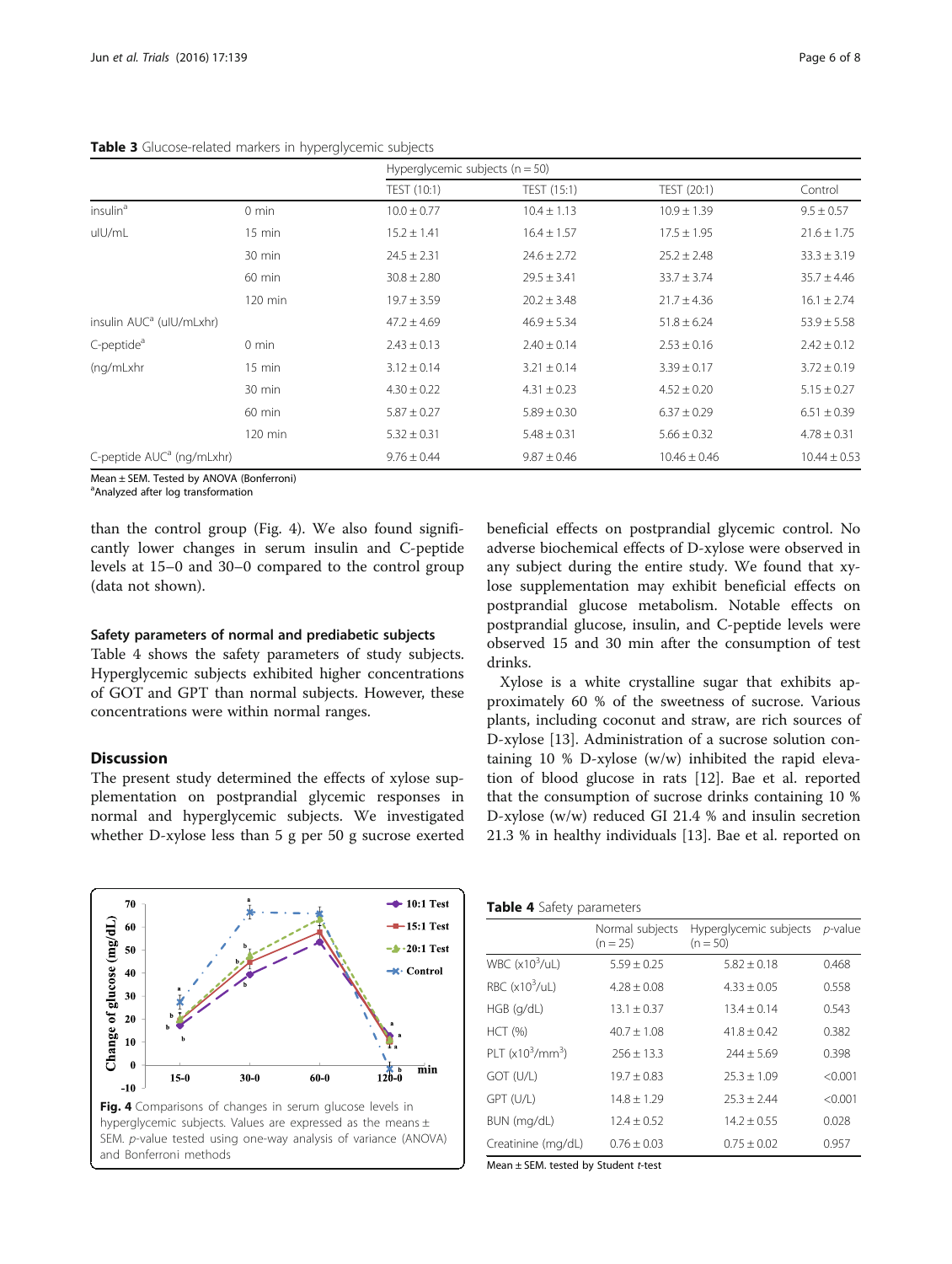<span id="page-6-0"></span>the inhibitory effects of two different concentrations of xylose (5 and 7.5 g) on postprandial serum glucose and insulin concentrations in healthy subjects. However, our study examined the effect of three different concentration of xylose (2.5, 3.33, and 5 g) on postprandial serum glucose and insulin concentrations in subjects with normal glucose levels and hyperglycemia. We focused on the effect of low concentrations of xylose.

Some studies examined whether sucrose drinks with 5 % (w/w) D-xylose exerted beneficial effects on enhancing the glycemic response [\[18, 19\]](#page-7-0), but the number of subjects in these studies was too small  $(n = 10$  and  $n =$ 13) to define the effect of D-xylose.

The homeostasis of glucose and other glucose-related metabolites, such as insulin and C-peptide, were the targets for the prevention of metabolic syndrome, such as type 2 diabetes and cardiovascular disease [[13\]](#page-7-0). Glucose absorption in the intestines should be adequately regulated to maintain glycemic homeostasis. Therefore, it is important that sucrase not rapidly hydrolyze sucrose into glucose and fructose. The effect of D-xylose occurs via the inhibition of sucrase activity in a noncompetitive manner [[12\]](#page-7-0). Specifically, D-xylose inhibits sucrase activity by combining with the intermediate of sucrase and glucose, immediately after the dissociation of fructose [\[18](#page-7-0)].

However, the ability of D-xylose to control the postprandial glycemic response may be difficult to sustain because a large amount of xylose is excreted rapidly in urine [\[20\]](#page-7-0). Significant results in the prevention of the rapid increase in blood glucose, insulin, and C-peptide were observed at 15 min and 30 min, but this effect was not sustained at the later time points of 60 min and 120 min. Blood glucose levels were even higher 120 min after the consumption of xylose-containing drinks compared to a control drink, which may have occurred because secretion of the glucose-lowering hormone insulin was less stimulated by lower levels of serum glucose at 15 min and 30 min. However, xylose still effectively controlled postprandial glycemic because the AUCs of glucose, insulin, and C-peptide were significantly smaller after the consumption of all test drinks containing xylose.

One limitation of this study is that it evaluated the inhibitory effect of xylose on postprandial hyperglycemia after the intake of sucrose, but not complex carbohydrates. Our study period was also very short, and all of the test products were consumed once weekly. Therefore, further studies are required to identify how long-term xylose consumption affects glucose control and the effect of postprandial glucose on complex carbohydrates containing xylose (for example, muffins or sandwiches).

The present study suggests that xylose supplementation (5, 3.33, and 2.5 g) in drinks exhibits a beneficial effect on postprandial glycemic response and glucoserelated biomarkers, including insulin and C-peptide levels, in subjects with normal glucose levels and impaired fasting glucose.

## Conclusions

We investigated whether D-xylose less than 5 g per 50 g sucrose exerted beneficial effects on postprandial glycemic control. We found that xylose supplementation may exert beneficial effects on postprandial glucose metabolism. Notable effects on postprandial glucose, insulin, and C-peptide levels were observed 15 and 30 min after the consumption of test drinks. Xylose supplementation may exert a beneficial effect on postprandial glycemic responses in subjects with normal glucose levels and prediabetes.

#### Abbreviations

AUC: area under the curve; BMI: body mass index; BP: blood pressure; FFA: free fatty acids; HbA1c: hemoglobin A1c; HDL: high-density lipoprotein; IFG: impaired fasting glucose; IGT: impaired glucose tolerance; LBM: lean body mass; LDL: low-density lipoprotein; OGTTs: oral glucose tolerance tests; T2DM: type 2 diabetes mellitus; TG: triglycerides; WHR: waist-to-hip ratio.

#### Competing interests

The authors declare no conflicts of interests.

#### Authors' contributions

YJJ and JL conducted the research, analyzed the data, and wrote the paper. JHK, YKB, and JK designed the study, analyzed the data, and reviewed/edited the manuscript. SH and HYA contributed to data collection. JHL supervised the study. All authors approved the final manuscript for submission.

#### Acknowledgements

This work was supported by the Bio-Synergy Research Project (NRF-2012M3A9C4048762, NRF-2013M3A9C4078159) of the Ministry of Science, ICT and Future Planning through the National Research Foundation.

#### Author details

<sup>1</sup>Department of Food and Nutrition, National Research Laboratory for Clinical Nutrigenetics/Nutrigenomics, Yonsei University, Sudamun-Gu, Seoul, Republic of Korea. <sup>2</sup> Department of Food Science and Biotechnology, CHA University, Pocheon-si, Gyeonggi-do, Republic of Korea. <sup>3</sup>College of Pharmacy Chung-Ang University, Dongjak-gu, Seoul, Republic of Korea. <sup>4</sup>Department of Preventive Medicine, Gachon University College of Medicine, Yeonsu-gu, Incheon, Republic of Korea. <sup>5</sup>Department of Food and Nutrition, Research Institute of Science for Aging, Yonsei University, Seodaemun-gu, Seoul, Republic of Korea. <sup>6</sup> Food Ingredients R&D Center, CJ Cheiljedang Co., Suwon-si, Gyeonggi-do, Republic of Korea.

#### Received: 27 August 2015 Accepted: 26 February 2016 Published online: 15 March 2016

#### References

- 1. Ministry of Health and Welfare. The fifth Korea National Health and Nutrition Examination Survey (KNHANES). Seoul: Ministry of Health and Welfare; 2010. p. 38–45.
- 2. Ministry of Health and Welfare. The fifth Korea National Health and Nutrition Examination Survey (KNHANES). Seoul: Ministry of Health and Welfare; 2011. p. 445.
- 3. Ministry of Health and Welfare. The fifth Korea National Health and Nutrition Examination Survey (KNHANES). Seoul: Ministry of Health and Welfare; 2012. p. 647.